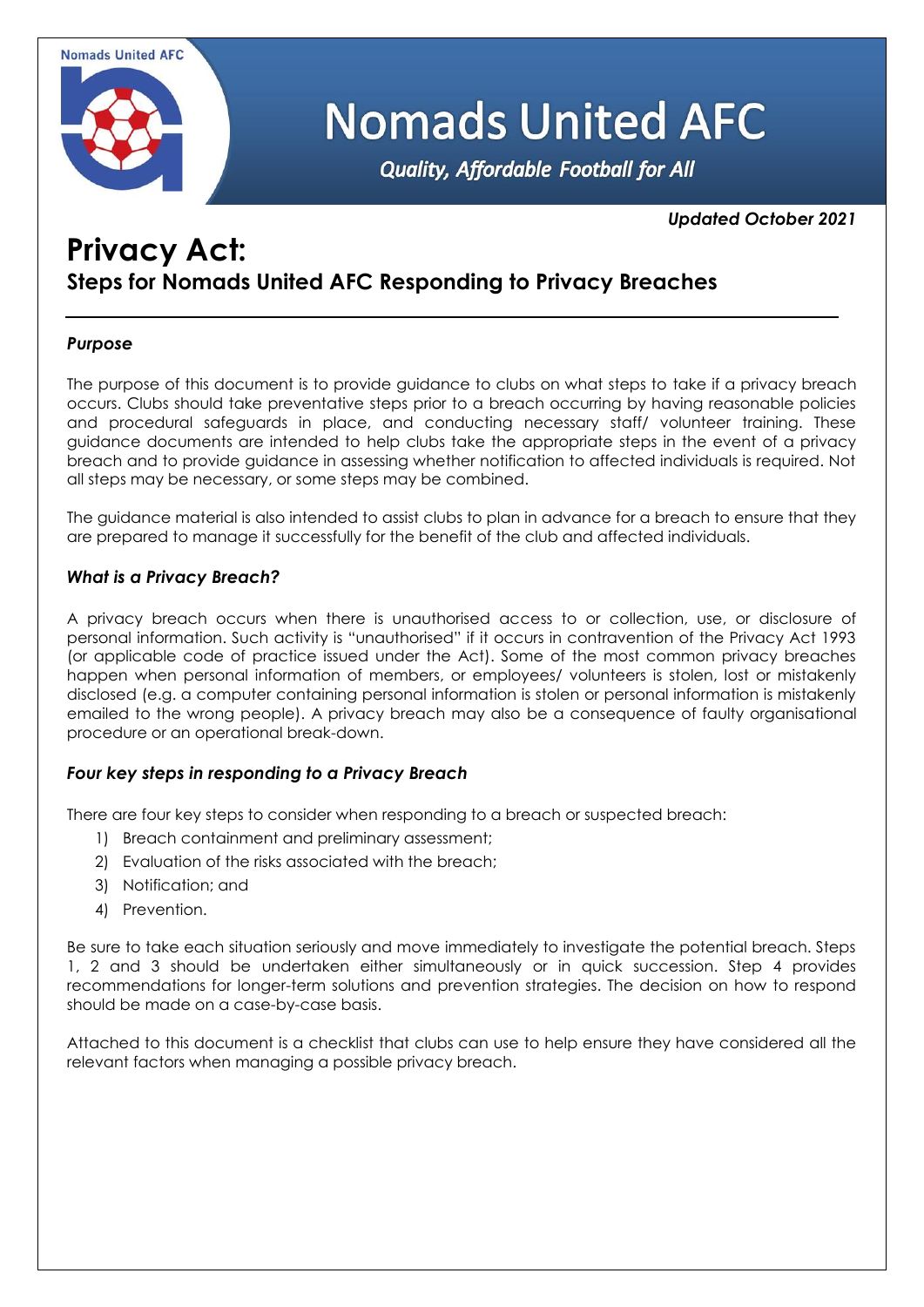# **Step 1: Breach Containment and Preliminary Assessment**

Once you have discovered, or suspect, that a privacy breach has occurred, you should take immediate common sense steps to limit the breach such as:

- 1.1 Immediately contain the breach. For example, stop the unauthorised practice, recover the records, shut down the system that was breached, revoke or change computer access codes or correct weaknesses in physical or electronic security.
- 1.2 Designate an appropriate individual to lead the initial investigation. This individual should be in a position within the organisation to conduct the initial investigation and make initial recommendations. If necessary, a more detailed investigation may subsequently be required.
- 1.3 Determine the need to assemble a team that could include representatives from appropriate parts of the organisation. This may include internal or external subject matter experts, such as forensic IT analysts, or risk advisers.
- 1.4 Determine who needs to be made aware of the incident internally, and potentially externally, at this preliminary stage. Escalate internally as appropriate, including informing the person within your club responsible for privacy compliance (typically the privacy officer).
- 1.5 If the breach appears to involve theft or other criminal activity, notify the police.
- 1.6 Do not compromise your ability or the ability of the police to investigate the breach. Be careful not to destroy evidence that may be valuable in determining the cause or allow you to take appropriate corrective action.

#### **Step 2: Evaluate the Risks Associated with the Breach**

To determine what other steps are immediately necessary, you should assess the risks associated with the breach. Consider the following factors in assessing the risks:

#### 2.1 CONSIDER WHAT PERSONAL INFORMATION WAS INVOLVED

- What personal information has been breached?
- How sensitive is the information? Generally, the more sensitive the information the higher the risk of harm to individuals. Some personal information is more sensitive than other information. For example, health information, government-issued pieces of identification such as driver licence numbers, and financial account details such as credit or debit card numbers that could be used in combination for identity theft. A combination of personal information is typically more sensitive than a single piece of personal information. However, sensitivity is just one consideration when assessing the risk.
- What is the context of the personal information involved?
- Is the personal information adequately encrypted, anonymised, or otherwise inaccessible?
- How can the personal information be used? Can the information be used for fraudulent or otherwise harmful purposes? The combination of certain types of sensitive personal information along with name, address and date of birth suggest a higher risk due to the potential for identity theft.
- An assessment of the type of personal information involved will help you determine how to respond to the breach, who should be informed, including the regional Football Federation, and what form of notification to the individuals affected, if any, is appropriate. For example, if a laptop containing adequately encrypted information is stolen, quickly recovered and investigations show that the information was not tampered with, notification to individuals may not be necessary.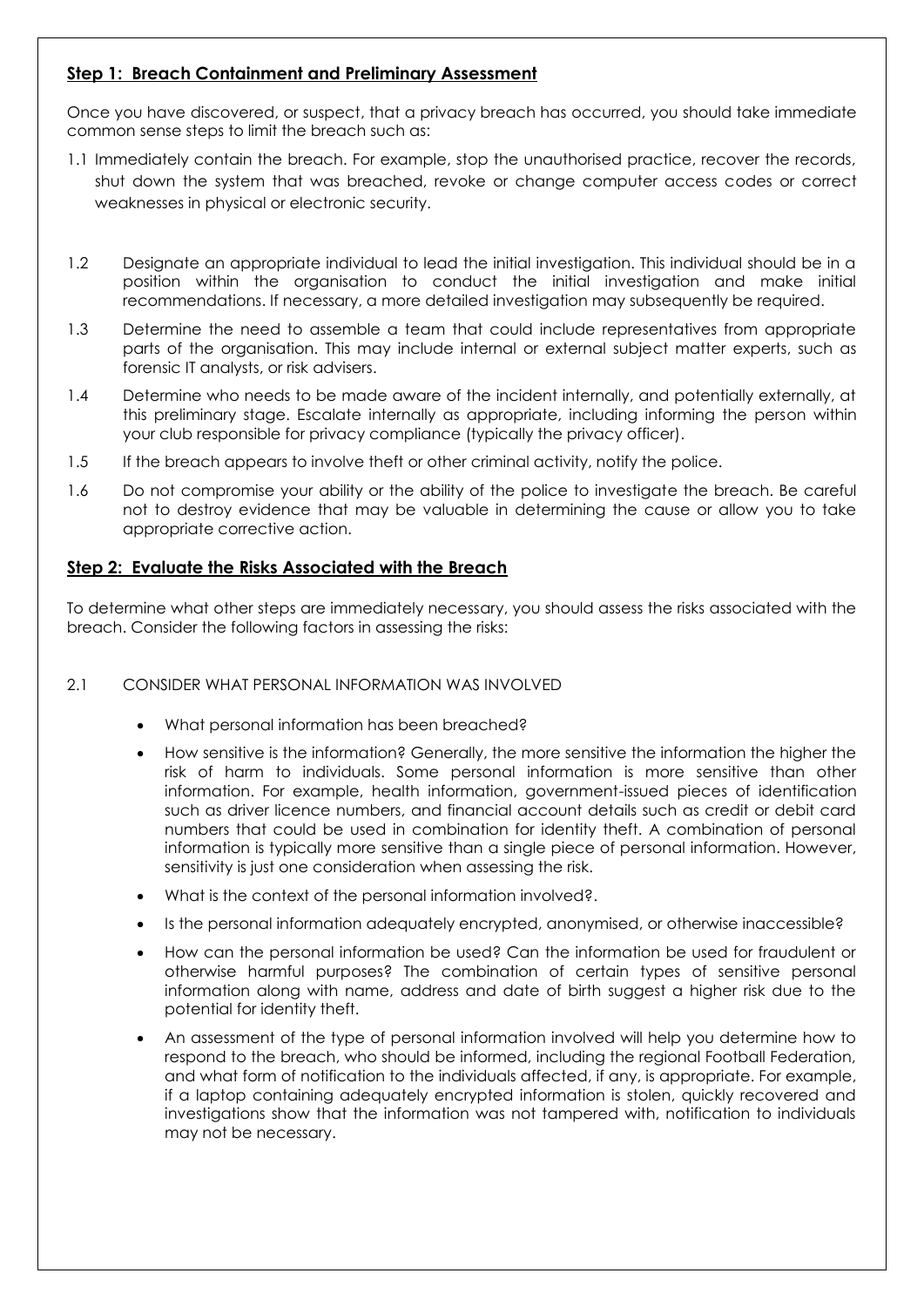#### 2.2 ESTABLISH THE CAUSE AND EXTENT OF THE BREACH

- To the extent possible, determine the cause of the breach.
- Is there a risk of ongoing breaches or further exposure of the information?
- What was the extent of the unauthorised access to or collection, use or disclosure of personal information, including the number and nature of likely recipients and the risk of further access, use or disclosure, including via mass media or on-line?
- Was the information lost or was it stolen? If it was stolen, can it be determined whether the information was the target of the theft?
- Has the personal information been recovered?
- What steps have already been taken to mitigate the harm?
- Is this a systemic problem or an isolated incident?

#### 2.3 CONSIDER WHO IS AFFECTED BY THE BREACH

- How many individuals' personal information was affected by the breach?
- Who is affected by the breach, for example, members, volunteers, the public, clients, service providers, employees, other organisations?

#### 2.4 IDENTIFY WHETHER HARM COULD FORESEEABLY RESULT FROM THE BREACH

In assessing the possibility of foreseeable harm from the breach, consider the reasonable expectations of the individuals affected.

Who is the recipient of the information? Is there any relationship between the unauthorised recipients and the affected individual(s)? For example, was the disclosure to an unknown party or to a party suspected of being involved in criminal activity where there is a potential risk of misuse? Or, was the recipient a trusted, known entity or person(s) that would reasonably be expected to return the information without disclosing or using it?

- What harm to the individuals could result from the breach? Examples include:
	- o security risk, for example, physical safety
	- o identity theft
	- o financial loss
	- o loss of business or employment opportunities, or
	- o significant humiliation or loss of dignity, damage to reputation or relationships.
- What harm to the club could result from the breach? Examples include:
	- o loss of trust in the club
	- o loss of assets
	- o financial exposure, or
	- o legal proceedings.
- What harm could come to the public as a result of notification of the breach? Harm that could result includes:
	- o risk to public health; or
	- o risk to public safety.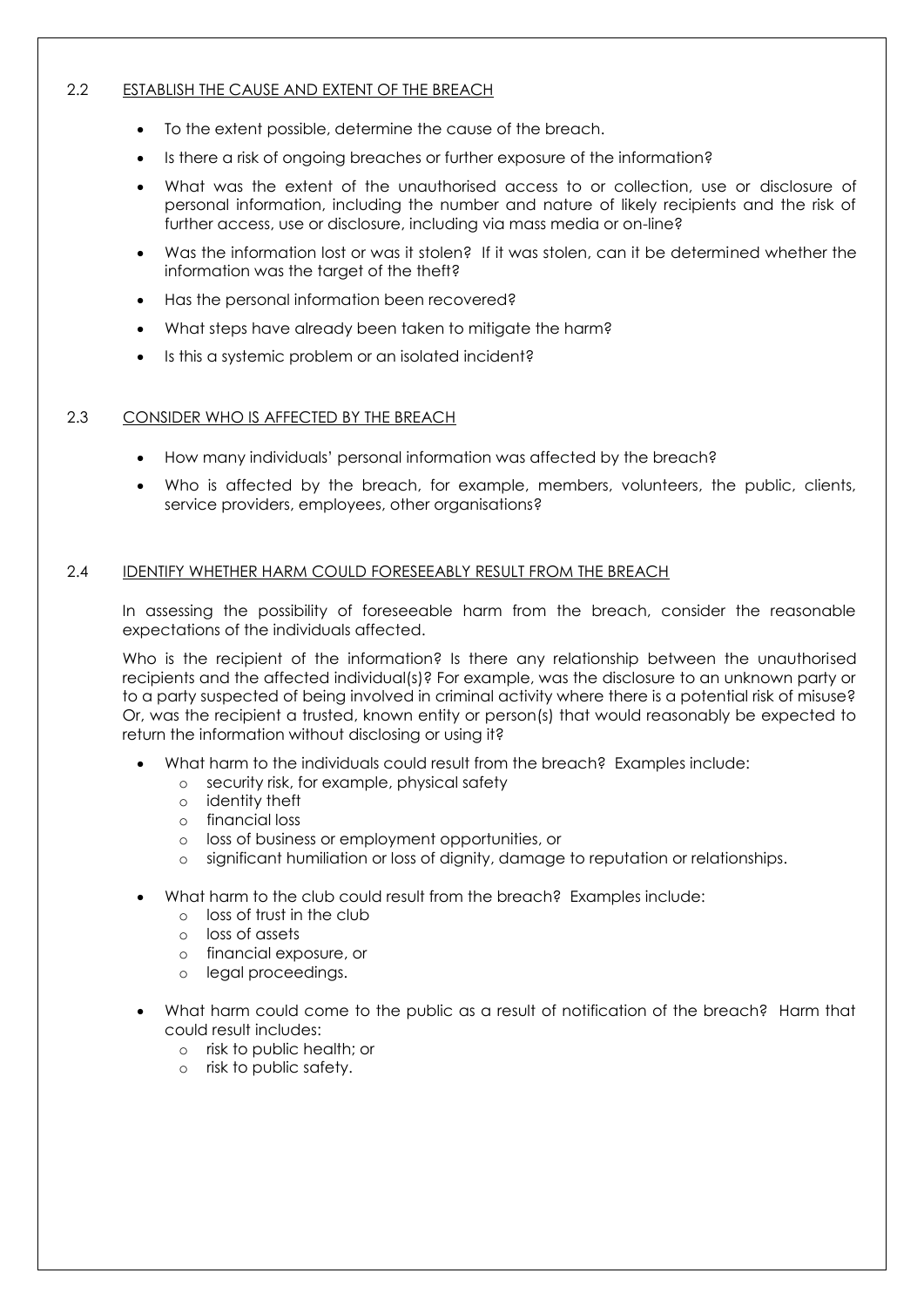# **Step 3: Notification**

Notification can be an important mitigation strategy that has the potential to benefit both the club and the individuals affected by the breach. If a privacy breach creates a risk of harm to the individual, those affected should be notified. Prompt notification to individuals in these cases can help them mitigate the damage by taking steps to protect themselves.

The challenge is to determine when notices should be provided. Each incident needs to be considered on a case-by-case basis to determine whether privacy breach notification is necessary. Clubs are also encouraged to inform the regional Football Federation of material privacy breaches so they are aware of the breach and can effectively handle any related enquiries or complaints.

The key consideration in deciding whether to notify affected individuals should be whether notification is necessary in order to avoid or mitigate harm to an individual whose personal information has been inappropriately accessed, collected, used or disclosed. Clubs should also take into account the ability of the individual to take specific steps to mitigate any such harm. There may also be situations where the individual cannot take any steps to mitigate potential harm, but the privacy breach was so material as to warrant notification.

If the affected individual is notified, consideration should be given to whether steps are required to address potential on-going breaches, or effects which may, for instance, require a note of the breach on the individual's records.

#### 3.1 NOTIFYING AFFECTED INDIVIDUALS

Clubs should consider the following factors when deciding whether to notify:

- What are the legal and contractual obligations?
- What is the risk of harm to the individual?
- Is there a reasonable risk of identity theft or fraud (usually because of the type of information lost, such as an individual's name and address together with government-issued identification numbers or date of birth)?
- Is there a risk of physical harm (if the loss puts an individual at risk of physical harm, stalking or harassment)?
- Is there a risk of significant humiliation or loss of dignity, damage to the individual's reputation or relationships, for example, when the information lost includes medical or disciplinary records?
- What is the ability of the individual to avoid or mitigate possible harm?

#### 3.2 WHEN TO NOTIFY, HOW TO NOTIFY AND WHO SHOULD NOTIFY

At this stage you should have as complete a set of facts as possible and have completed your risk assessment in order to determine whether to notify individuals.

#### *When to notify:*

Notification of individuals affected by the breach should occur as soon as reasonably possible following assessment and evaluation of the breach. However, if the NZ Police are involved, check whether notification should be delayed to ensure that the investigation is not compromised.

#### *How to notify:*

The preferred method of notification is direct – by phone, letter, email or in person – to affected individuals.

Indirect notification – website information, posted notices, media – should generally only occur where direct notification could cause further harm, is prohibitive in cost or the contact information for affected individuals is not known. Using multiple methods of notification may be appropriate. You should also consider whether the method of notification might increase the risk of harm, for example, by alerting the person who stole the laptop to the value of the information on the computer.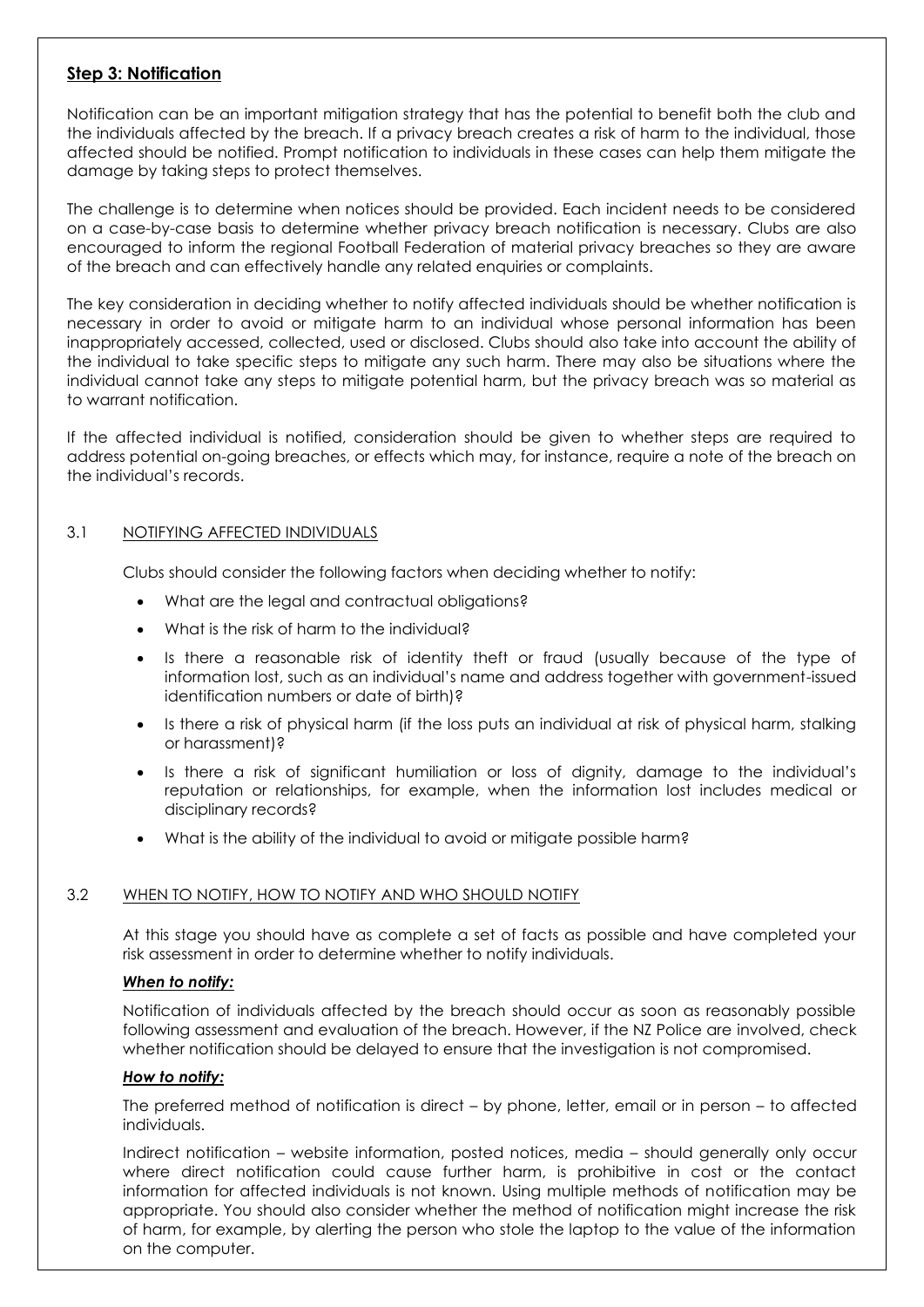#### *Who should notify:*

Typically, the club that has a direct relationship with the member, volunteer or employee should notify the affected individuals, including when the breach occurs at a third party service provider that has been contracted to maintain or process the personal information. However, there may be circumstances where notification by a third party is more appropriate.

#### 3.3 WHAT SHOULD BE INCLUDED IN THE NOTIFICATION?

The content of notifications will vary depending on the particular breach and the method of notification chosen. Notifications should include, as appropriate:

- Information about the incident and its timing in general terms;
- A description of the personal information involved in the breach;
- A general account of what the club has done to control or reduce the harm;
- What the club will do to assist individuals and what steps the individual can take to avoid or reduce the risk of harm or to further protect themselves.
- Sources of information designed to assist individuals in protecting against identity theft. Some useful online guidance can be found on the following websites:
	- o N.Z. Police: [www.police.govt.nz/safety/home-identity-crime.html](http://www.police.govt.nz/safety/home-identity-crime.html)
	- o Ministry of Consumer Affairs:

[www.consumeraffairs.govt.nz/mediacentre/wordofadvice/2007/20070702.html](http://www.consumeraffairs.govt.nz/mediacentre/wordofadvice/2007/20070702.html)

- o Neighbourhood Support NZ: [www.ns.org.nz/15.html](http://www.ns.org.nz/15.html)
- o Netsafe: [http://netsafe.org.nz/fraud/fraud\\_identity.aspx](http://netsafe.org.nz/fraud/fraud_identity.aspx)
- Contact information of an individual within your club who can answer questions or provide further information;
- Additional contact information for the individual to address any privacy concerns to the club
- Contact information for the regional Football Federation.

Be careful not to include unnecessary personal information in the notice to avoid possible further unauthorised disclosure.

#### 3.4 **OTHERS TO CONTACT**

# **Football Federation:**

Clubs are encouraged to report material privacy breaches to the regional Football Federation as this will help the Football Federation respond to inquiries made by the public and any complaints received. The Football Federation may also be able to provide advice or guidance to your club that may be helpful in responding to the breach. Notifying the Football Federation may enhance the public's understanding of the incident and confidence in your club. The following factors should be considered in deciding whether to report a breach to the regional Football Federation:

- Whether the personal information is subject to privacy legislation;
- The circumstances of the breach, including:
	- o the information breached;
	- o the number of people affected by the breach;
	- o whether the individuals affected have been notified, and
	- o whether there is a reasonable expectation that the Football Federation may receive complaints or enquiries about the breach;
- Whether the disclosed information could be used to commit identity theft; and
- Whether there is a reasonable chance of harm from the disclosure including non monetary losses.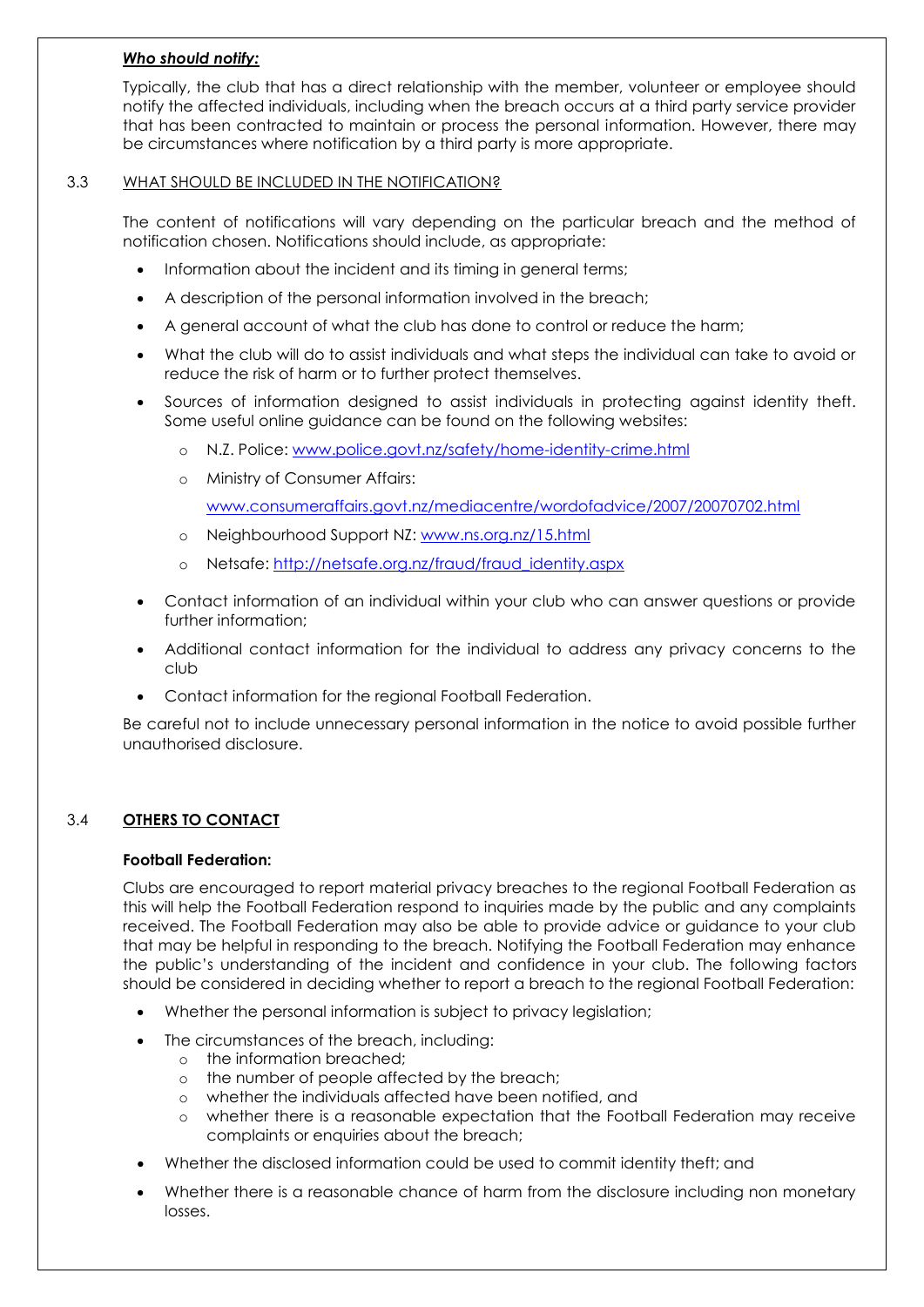Regardless of what you determine your obligations to be with respect to notifying individuals, you should consider whether the following authorities or organisations should also be informed of the breach, as long as such notifications would be in compliance with the Privacy Act 1993, and any other relevant legislation.

**Police:** if theft or other crime is suspected.

**Insurers or others:** if required by contractual obligations.

**Professional or other regulatory bodies:** if professional or regulatory standards require notification of these bodies.

**Credit card companies, financial institutions or credit reporting agencies:** if their assistance is necessary for contacting individuals or assisting with mitigating harm.

#### **Other internal or external parties not already notified:**

- Third party contractors or other parties who may be affected;
- The club committee
- Player representatives.

Clubs should consider the potential impact that the breach and notification of affected individuals may have on third parties and take actions accordingly.

#### **Step 4: Prevention of Future Breaches**

Once the immediate steps are taken to mitigate the risks associated with the breach, clubs need to take the time to investigate the cause of the breach and consider whether to develop a prevention plan. The level of effort should reflect the significance of the breach, and whether it was a systemic breach or an isolated instance. This plan may include the following:

- A security audit of both physical and technical security;
- A review of policies and procedures and any changes to reflect the lessons learned from the investigation and regularly after that, for example security policies, record retention and collection policies;
- A review of volunteer/ employee training practices; and
- A review of service delivery partners, for example, dealers or retailers.

The resulting plan may include a requirement for an audit at the end of the process to ensure that the prevention plan has been fully implemented.

*This document is for general information only. It is not intended to be, and cannot be relied upon as, legal advice.*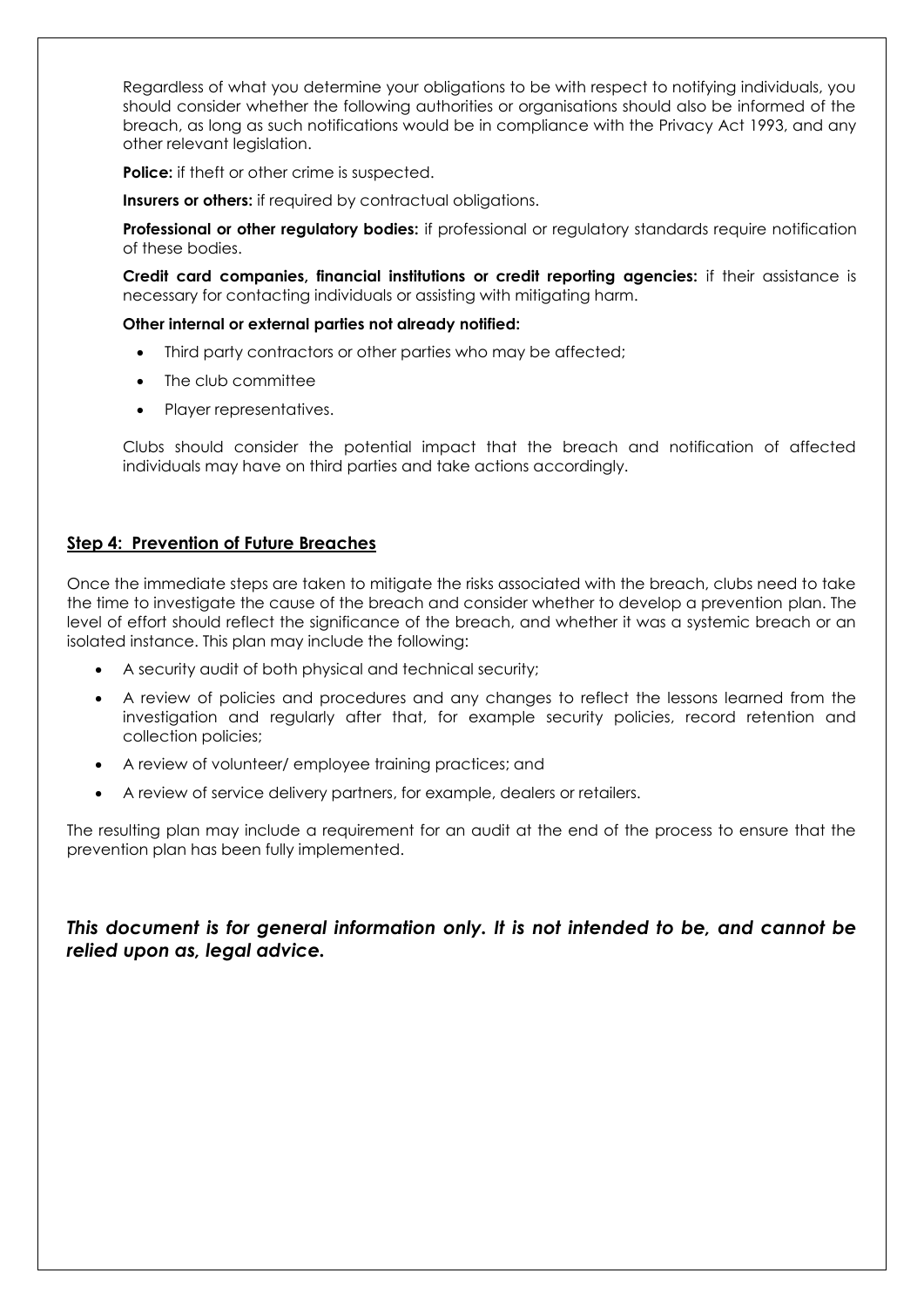# **Nomads United AFC Privacy Breach Checklist**

# **Incident Description**

- 1. What was the date of the incident?
- 2. When was the incident discovered?
- 3. How was it discovered?
- 4. What was the location of the incident?
- 5. What was the cause of the incident?

# **Step 1: Breach Containment and Preliminary Assessment**

- 1.1 Have you contained the breach (recovery of information, computer system shut down, locks changed)?
- 1.2 Have you designated an appropriate individual to lead the initial investigation?
- 1.3 Is there a need to assemble a breach response team? If so, who should be included, for example, specific members of the committee, communications, risk management, legal?
- 1.4 Have you determined who needs to be made aware of the incident internally and potentially externally at this preliminary stage?
- 1.5 Does the breach appear to involve theft or other criminal activity? If yes, have the police been notified?
- 1.6 Have you made sure that evidence that may be necessary to investigate the breach is preserved?

# **Step 2: Evaluate the Risks Associated with the Breach**

#### 2.1 WHAT PERSONAL INFORMATION WAS INVOLVED?

- What personal information was involved, for example, name, address, unique identifiers, financial, or medical information?
- What form was the information in, for example, paper records, electronic database?
- What physical or technical security measures were in place at the time of the incident, for example, locks, alarm systems, encryption, passwords?

#### 2.2 WHAT WAS THE CAUSE AND EXTENT OF THE BREACH

- Is there a risk of ongoing breaches or further exposure of the information?
- Can the personal information be used for fraudulent or other purposes?
- Was the information lost or was it stolen? If it was stolen, can it be determined whether the information was the target of the theft or not?
- Has the personal information been recovered?
- Is this a systemic problem or an isolated incident?

#### 2.3 HOW MANY INDIVIDUALS HAVE BEEN AFFECTED BY THE BREACH AND WHO ARE THEY?

 Establish who, and how many, individuals have been affected by the breach. For example, members, volunteers, employees, contractors, public, service providers, other organisations.

# 2.4 IS THERE ANY FORESEEABLE HARM FROM THE BREACH?

- What harm to the individuals could result from the breach? For example, security risk, identity theft, financial loss, loss of business or employment opportunities, physical harm, significant humiliation or loss of dignity, or damage to reputation or relationships.
- Do you know who has received the information and what is the risk of further access, use or disclosure?
- What harm to the agency could result from the breach, for example, loss of trust, loss of assets, financial exposure, legal proceedings?
- What harm could come to the public as a result of notification of the breach, for example, risk to public health or risk to public safety?